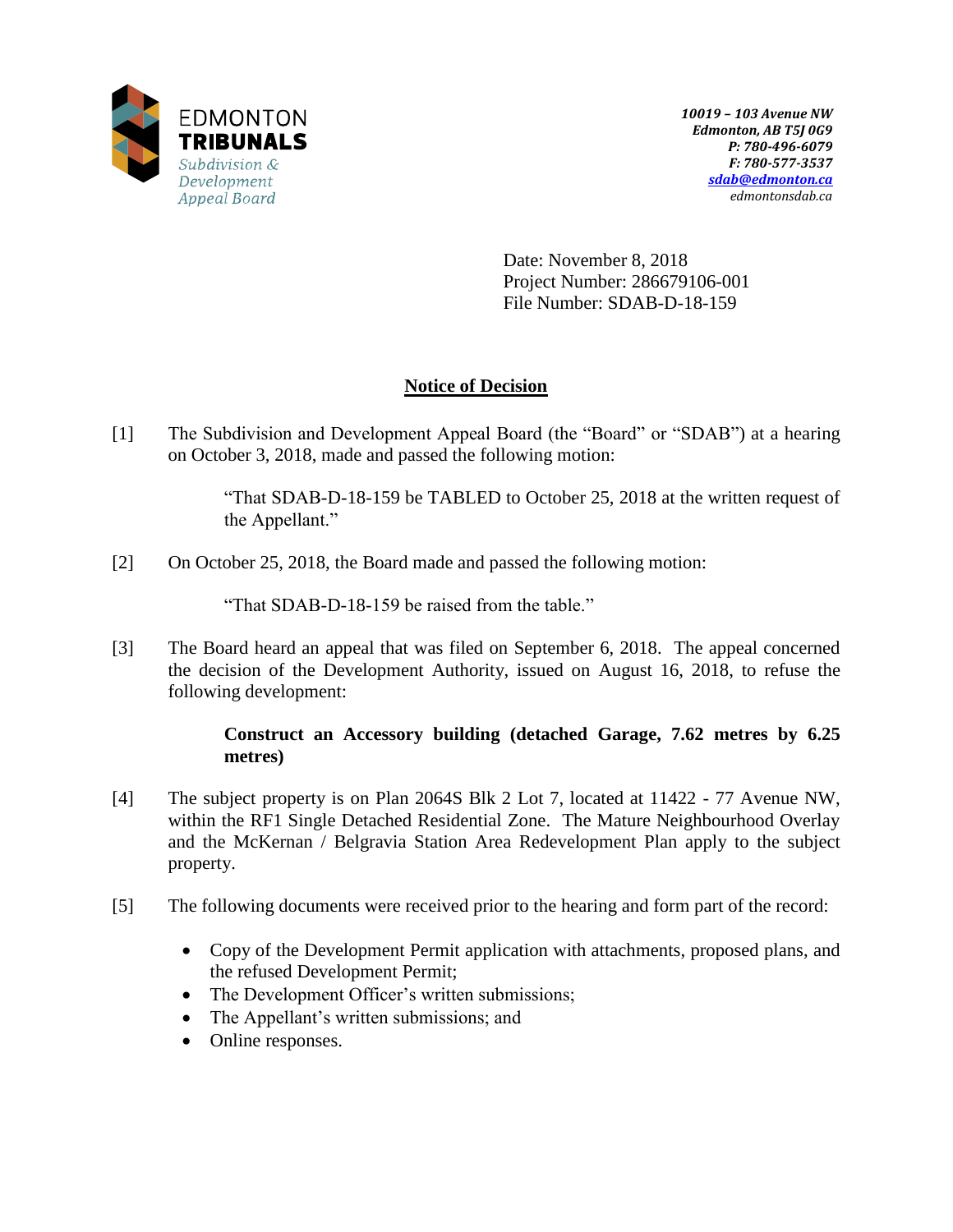### **Preliminary Matters**

- [6] At the outset of the appeal hearing, Ms. Jones indicated that she sat on a previous SDAB Hearing for the proposed site but felt she did not have a conflict to sit on the panel for this appeal. Mr. Lotzgeselle and Dr. Fairbanks did not have an issue with Ms. Jones sitting on the panel.
- [7] The Presiding Officer confirmed with the parties in attendance that there was no opposition to the remaining composition of the panel.
- [8] The Presiding Officer outlined how the hearing would be conducted, including the order of appearance of parties, and no opposition was noted.
- [9] The appeal was filed on time, in accordance with Section 686 of the *Municipal Government Act*, RSA 2000, c M-26.

#### **Summary of Hearing**

- *i) Position of the Appellant, Mr. Lotzgeselle, who was accompanied by Dr. Fairbanks, the property owner*
- [10] Mr. Lotzgeselle represents Rosecrest Homes who is the builder for Dr. Fairbanks.
- [11] The size and footprint of the proposed garage was reduced from the previous application.
- [12] The garage ceiling was reduced to 8 feet instead of the standard 9 feet.
- [13] The foundation of the garage was reduced to keep in line with the grade of the house. There will be minimum slope to the rear lane for drainage.
- [14] Dr. Fairbanks would like to keep the original shape of the garage.
- [15] The garage door openers will need to be mounted on the side walls due to the reduced ceiling height.
- [16] Dr. Fairbanks referred to the photographs in his submission showing the subject dwelling that has two dormers on the roof.
- [17] Dr. Fairbanks has a large family and the attic area in the garage will be used for storage only.
- [18] Currently, they can park two vehicles and a small cargo trailer on the existing cement pad at the rear of the property.
- [19] The garage will have a drive through door for them to access their back yard where they will park a small cargo trailer.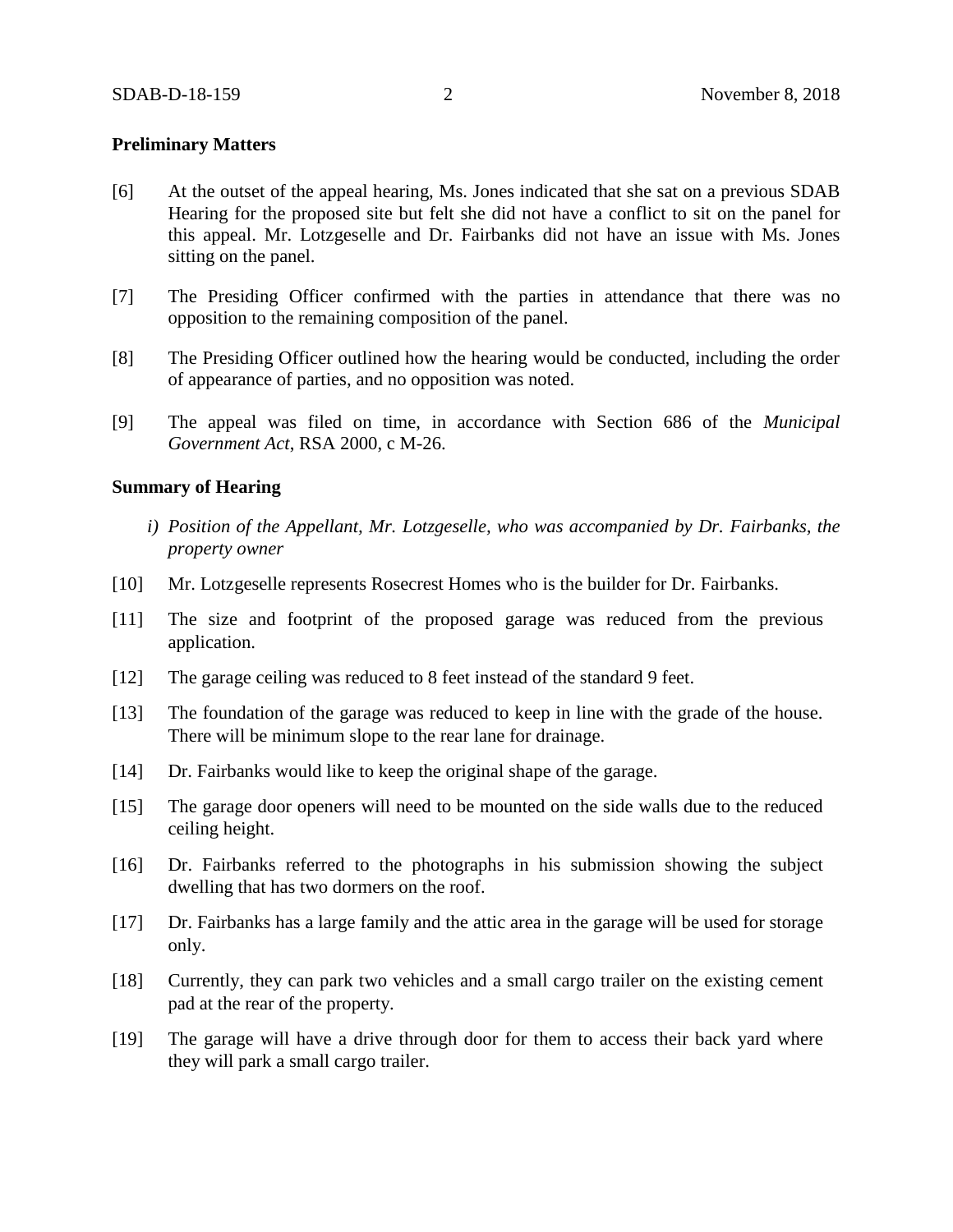- [20] If they reduced the size of the garage to the footprint allowed, there will be no storage and not much room to park the cars.
- [21] The dormers on the garage allow for natural light in the upper area of the garage and will match the subject dwelling.
- [22] The photographs submitted show mature trees that will screen the proposed garage from the street.
- [23] He referred to the two online responses received in opposition. Dr. Fairbanks stated that he has support from one of those neighbors who submitted concerns.
- [24] He canvassed the neighbourhood and spoke to 18 of the neighbours within the 60 metre notification radius. The majority of the neighbouring properties are rental properties. One of the neighbours indicated that developments should follow the regulations.
- [25] He does not agree with the concerns received from the neighbour who provided an online response. This neighbour rents out her property. He confirmed that the garage does not encroach on the side property setback as stated in her concerns.
- [26] He was not surprised by the opposition from the McKernan Community League as they do not usually support developments in the area.
- [27] The subject Site is three houses away from an LRT station.
- [28] His son lives in the main floor of the subject dwelling and there is a legal three bedroom basement suite that he rents out.
- [29] He referred to photographs in his submission showing other properties in the neighbourhood that are similar to the proposed development. Some of the garages in the area are taller than the proposed garage.
- [30] The attic area of the proposed garage will not be used as a suite.
- [31] The proposed garage will be characteristic of the neighbourhood, will not block the sun or the view of neighbouring properties.
- [32] Mr. Lotzgeselle and Mr. Fairbanks provided the following information in response to questions by the Board:
	- a. Mr. Lotzgeselle confirmed that the dormers on the garage will be slightly smaller than in their previous application.
	- b. The roof line of the garage will have the same slope and the dormers will match the roof line of the dwelling.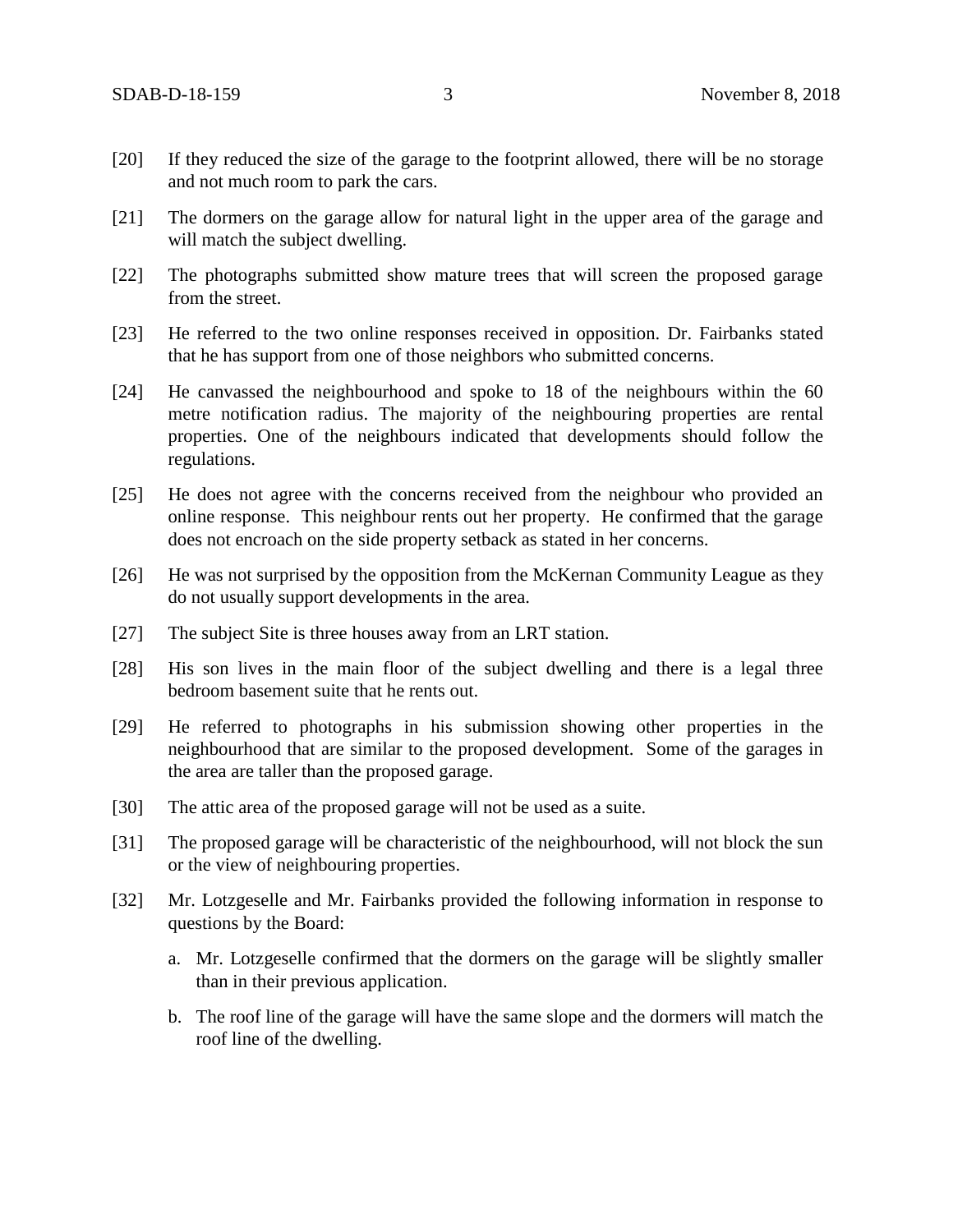- c. A garage two doors down from the subject site has large dormers across the width of the garage. The proposed garage will have two individual dormers, one on each side.
- d. The head space in the attic area will be 7 feet.
- e. They confirmed that the drive through door will accommodate the cargo trailer to be parked in the rear yard. There will be room to park small vehicles in the garage.
- f. They could not confirm the height of the other garages in the area and if they were granted variances.
- g. The neighbour in opposition is across the lane from the subject Site. There is no garage on this property and the back yard is used for parking for the renters of the property. Adjacent to this property is an older house with a small garage.
- h. When Mr. Fairbanks purchased the property, the house was in need of repair and he built an infill development. There was no garage on the property at that time.
- i. He does not see an excess of pedestrian traffic due to the LRT station in close proximity.
- j. The front of the house faces a cul-de-sac with access to the rear lane. Permitted parking is allowed on the street.
- k. A ladder will be used to access the attic area of the garage.
- l. The dormer is approximately 6 inches lower than the peak line of the roof.
- m. They confirmed that reducing the floor and incorporating a 6 inch concrete curb will be lower than the grade on the side of the garage.
- n. In their opinion, any sun shadowing on the adjacent property will be from the south. The garage will be built on the north side of the property and will not impact the properties across the rear lane.
- o. The roof pitch of the garage will be the same as the dwelling which is characteristic of the neighbourhood.

#### *ii) Position of the Development Officer, Mr. Yeung*

[33] The Development Authority did not appear at the hearing and the Board relied on Mr. Yeung's written submission.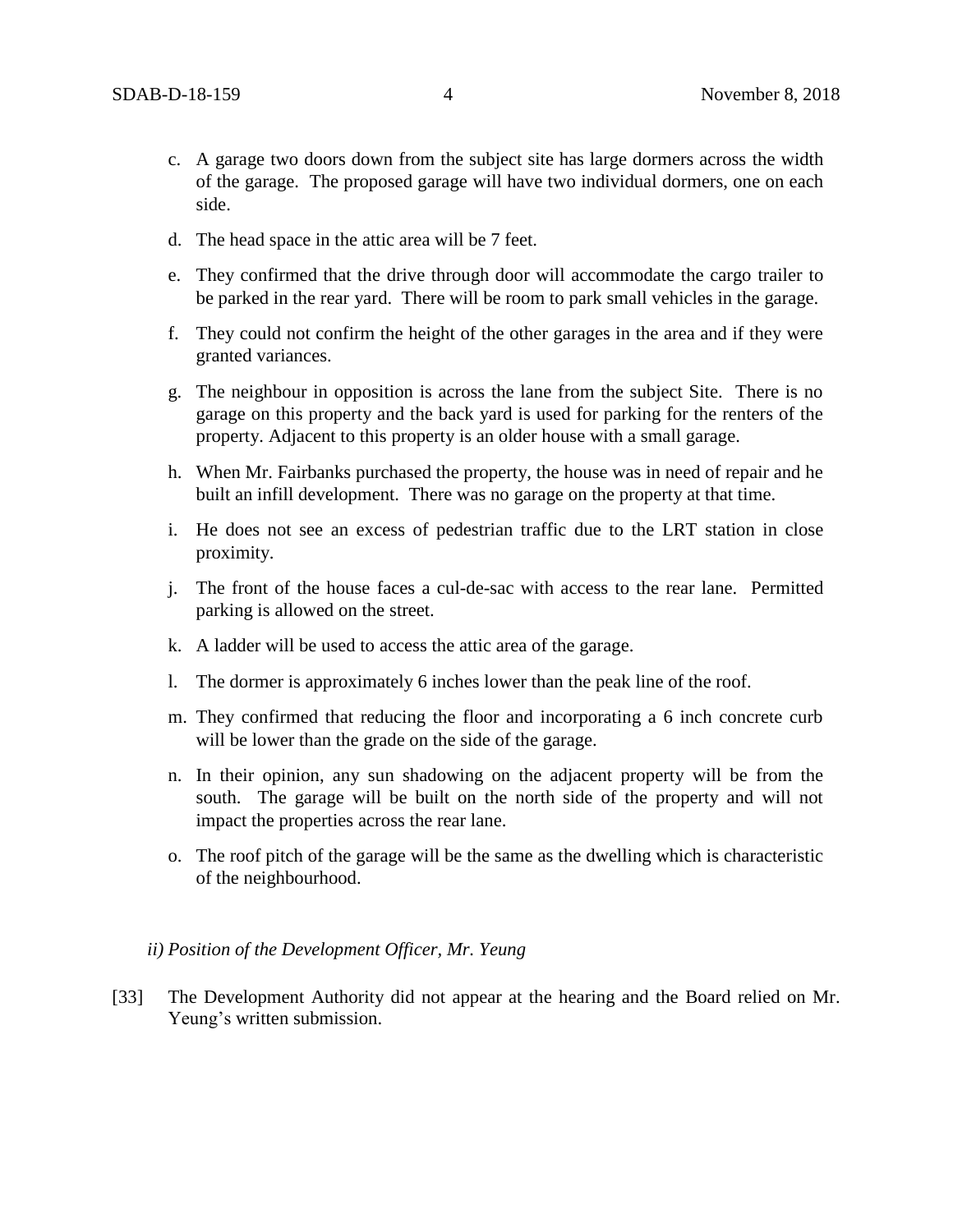### **Decision**

- [34] The appeal is ALLOWED and the decision of the Development Authority is REVOKED. The development is GRANTED as applied for to the Development Authority, subject to the following CONDITIONS:
	- 1. The development shall be constructed in accordance with the stamped and approved drawings.
	- 2. Eave projections shall not exceed 0.46 metres into required yards or separation spaces less than 1.2 metres (Reference Section 44.1(b)).

Advisement:

- 1. The driveway access must maintain a minimum clearance of 1.5 metres from all surface utilities.
- [35] In granting the development, the following variances to the *Edmonton Zoning Bylaw* are allowed:
	- 1. The maximum allowable building Height of 4.3 metres (to midpoint) as per Section 50.3(3) is varied to allow an excess of 0.17 metres, thereby increasing the maximum allowed Height to 4.47 metres.
	- 2. The maximum allowable building Height of 5.8 metres as per Section 52 is varied to allow an excess of 0.45 metres, thereby increasing the maximum allowed Height to 6.25 metres.

#### **Reasons for Decision**

- [36] A Detached Garage is Accessory to a Permitted Use in the RF1 Single Detached Residential Zone.
- [37] The Board recognizes that previously there was a proposed development at this location for a Detached Garage, which was not supported on appeal. The proposed development has been modified requiring less variances, both in the number of variances and the sizes of the variances, from the previous development permit.
- [38] The Board finds that the two variances required for this development are inter-connected and the Board considered both individually and together.
- [39] The Board accepts the photographic evidence submitted that there are taller detached garages in the neighbourhood and the proposed development is characteristic of the neighbourhood.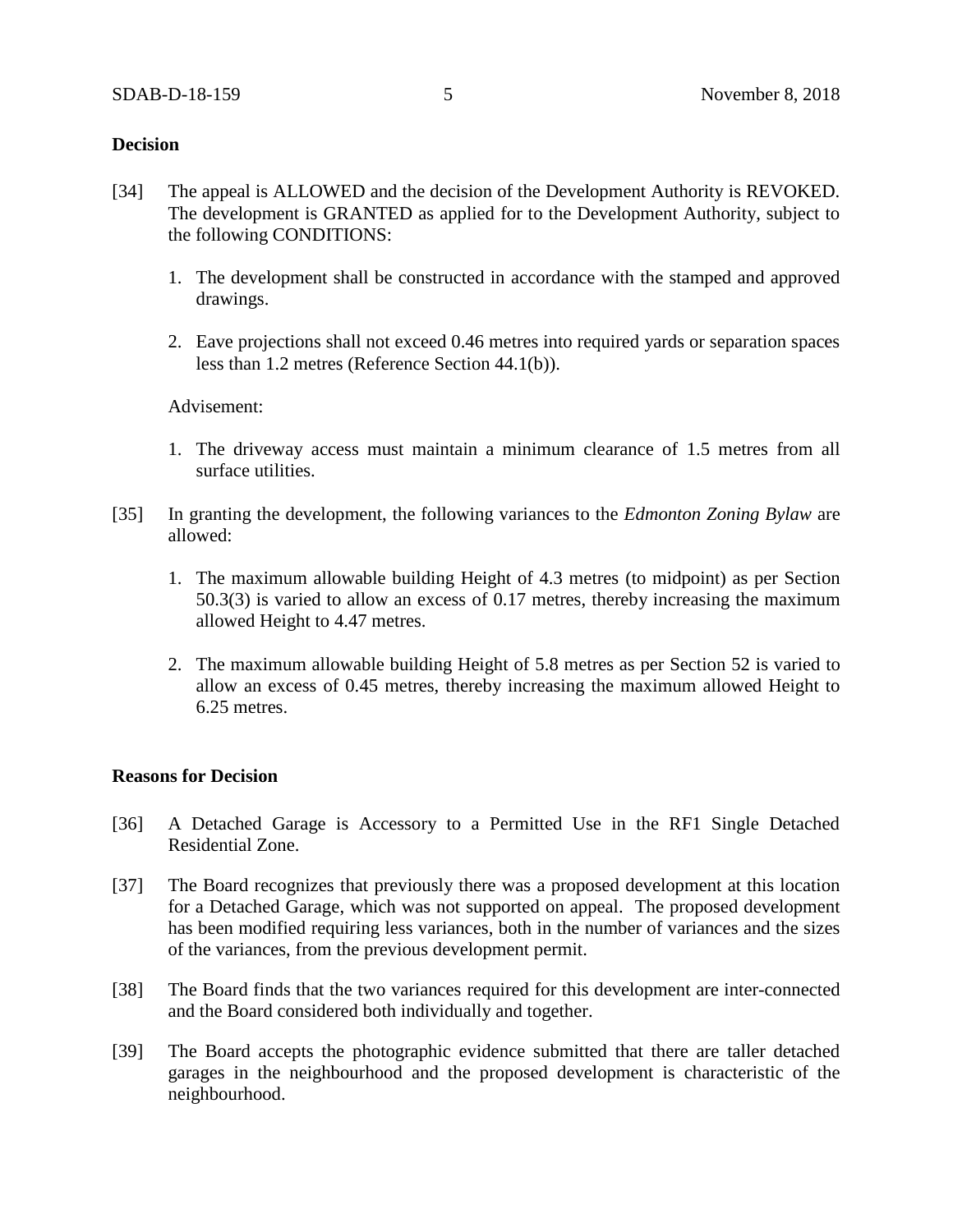- [40] The Board accepts the evidence that the detached garage is designed in keeping with the roof lines and style of the newly constructed dwelling.
- [41] The proposed garage will be situated in the north portion of the lot. The design and setback of the detached garage will not have a sun shadowing effect on adjacent properties.
- [42] The Board finds, based on the approved plans, that there will not be a direct staircase or services to the attic area which will be used only for storage purposes and not a Garden Suite.
- [43] The Board was provided with 16 signatures in support from neighbouring property owners within the 60 metre notification radius.
- [44] The Board acknowledges the two online responses in opposition to the proposed development as well as a letter from the McKernan Community League. The Board finds that the concerns raised with respect to side yards and setbacks were not relevant. The Board considered the relevant concerns when determining whether or not the variances would have an impact on the neighbourhood.
- [45] The Board was not provided with any planning reasons that by granting the variances it would negatively impact adjacent property owners.
- [46] Based on the above, it is the opinion of the Board that the proposed development will not unduly interfere with the amenities of the neighbourhood, nor materially interfere with or affect the use, enjoyment or value of neighbouring parcels of land.

Mr. V. Laberge, Presiding Officer Subdivision and Development Appeal Board

Board Members in Attendance: Ms. P. Jones; Mr. J. Kindrake; Ms. S. LaPerle; Ms. K. Thind

CC: City of Edmonton, Development & Zoning Services, Attn: Mr. Yeung / Mr. Wen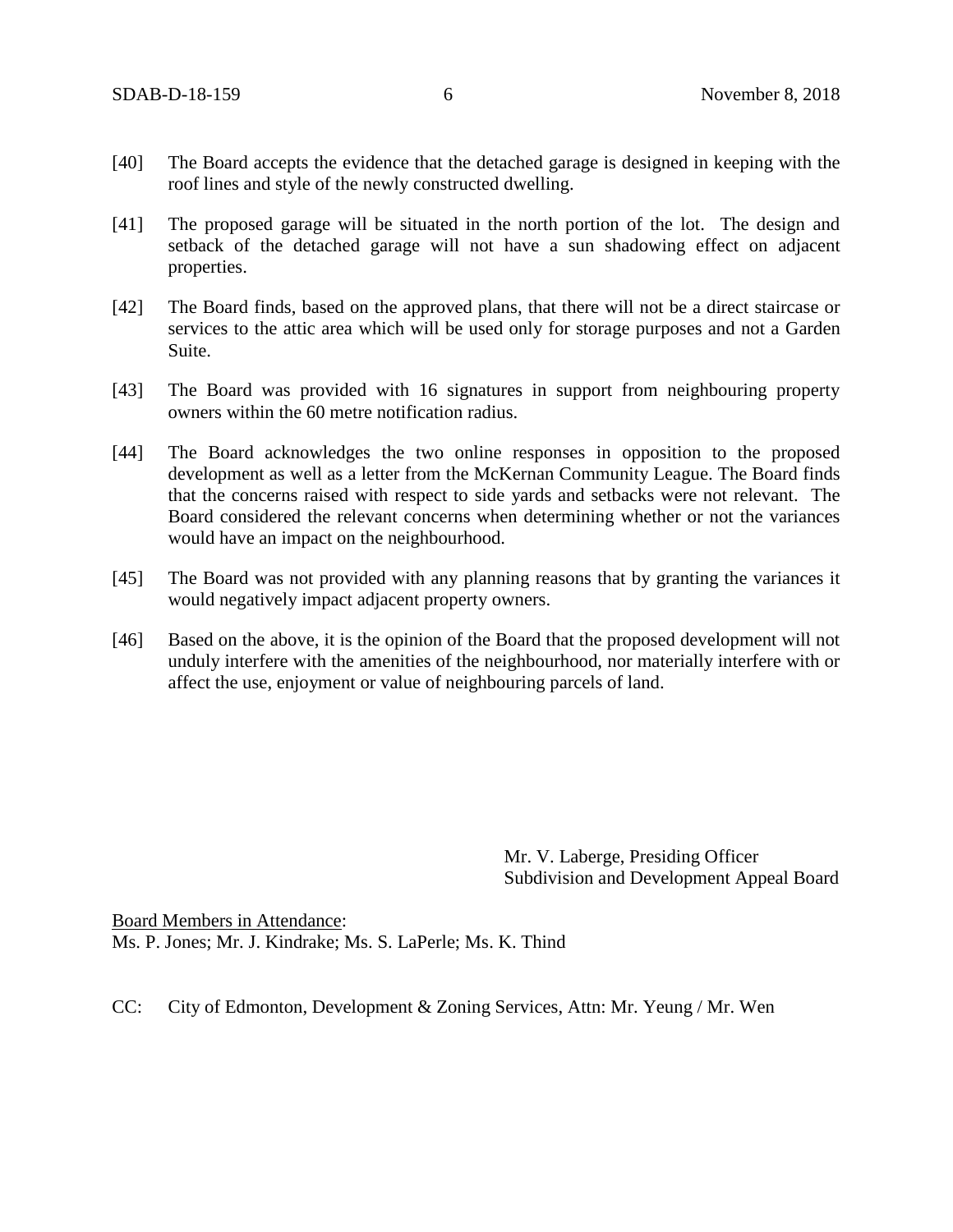## **Important Information for the Applicant/Appellant**

- 1. This is not a Building Permit. A Building Permit must be obtained separately from Development & Zoning Services, located on the 2nd Floor, Edmonton Tower, 10111 – 104 Avenue NW, Edmonton, AB T5J 0J4.
- 2. Obtaining a Development Permit does not relieve you from complying with:
	- a) the requirements of the *Edmonton Zoning Bylaw*, insofar as those requirements have not been relaxed or varied by a decision of the Subdivision and Development Appeal Board,
	- b) the requirements of the *Alberta Safety Codes Act*,
	- c) the *Alberta Regulation 204/207 – Safety Codes Act – Permit Regulation*,
	- d) the requirements of any other appropriate federal, provincial or municipal legislation,
	- e) the conditions of any caveat, covenant, easement or other instrument affecting a building or land.
- 3. When an application for a Development Permit has been approved by the Subdivision and Development Appeal Board, it shall not be valid unless and until any conditions of approval, save those of a continuing nature, have been fulfilled.
- 4. A Development Permit will expire in accordance to the provisions of Section 22 of the *Edmonton Zoning Bylaw, Bylaw 12800*, as amended.
- 5. This decision may be appealed to the Alberta Court of Appeal on a question of law or jurisdiction under Section 688 of the *Municipal Government Act*, RSA 2000, c M-26. If the Subdivision and Development Appeal Board is served with notice of an application for leave to appeal its decision, such notice shall operate to suspend the Development Permit.
- 6. When a decision on a Development Permit application has been rendered by Development & Zoning Services, the enforcement of that decision is carried out by the Sustainable Development Department, located on the 2nd Floor, Edmonton Tower, 10111 – 104 Avenue NW, Edmonton, AB T5J 0J4.

*NOTE: The City of Edmonton does not conduct independent environmental checks of land within the City. If you are concerned about the stability of this property for any purpose, you should conduct your own tests and reviews. The City of Edmonton, when issuing a development permit, makes no representations and offers no warranties as to the suitability of the property for any purpose or as to the presence or absence of any environmental contaminants on the property.*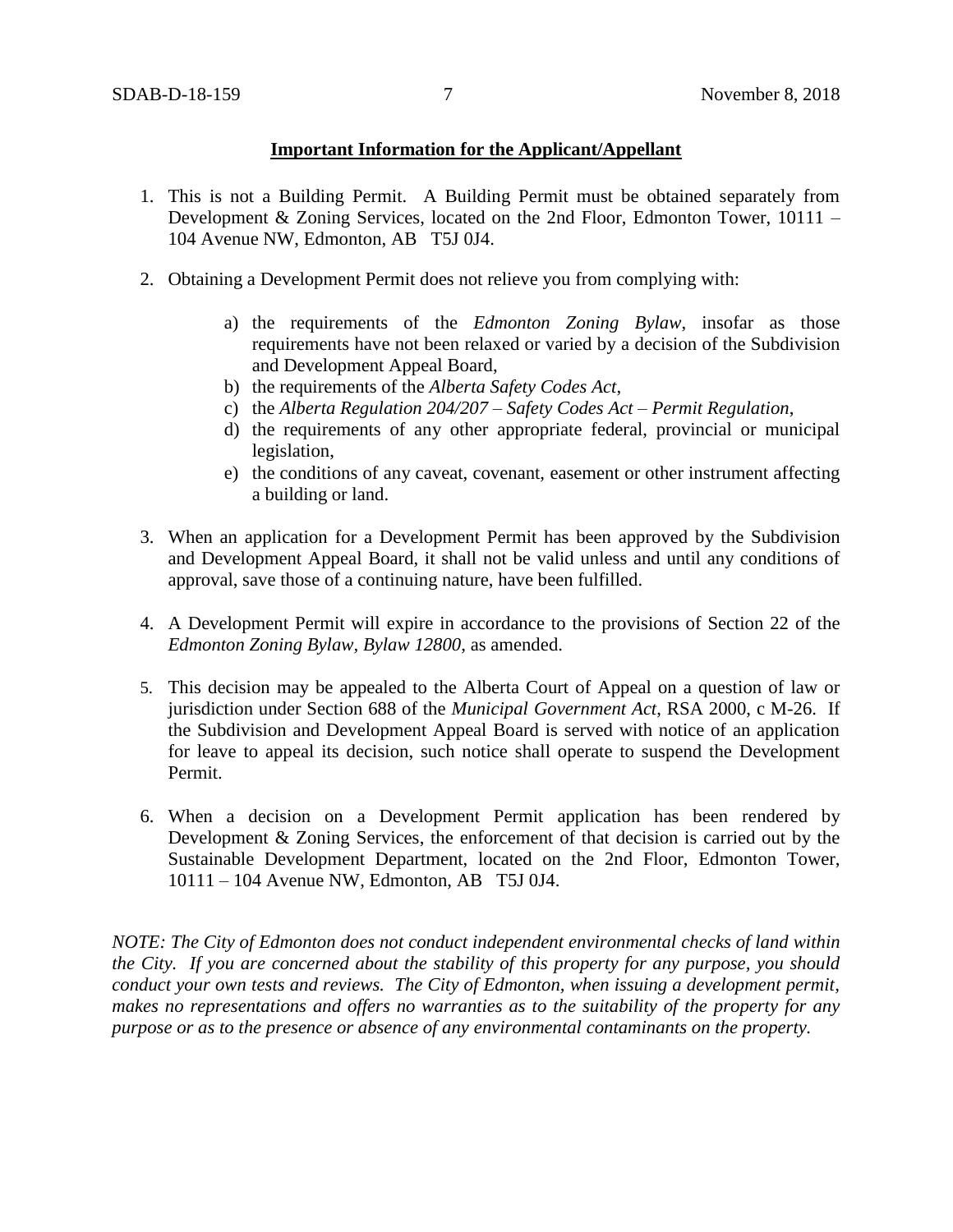

Date: November 8, 2018 Project Number: 291156606-001 File Number: SDAB-D-18-176

# **Notice of Decision**

[1] On October 25, 2018, the Subdivision and Development Appeal Board (the "Board") heard an appeal that was filed on **October 1, 2018**. The appeal concerned the decision of the Development Authority, issued on September 5, 2018, to approve the following development:

## **Construct an Accessory Structure (Shed 36.42 m 2 ) to a Religious Assembly.**

- [2] The subject property is on Plan 8521333 Blk 106 Lot 1A, located at 495 Rhatigan Road East NW, within the (US) Urban Services Zone. The Rhatigan Ridge Neighbourhood Structure Plan and Riverbend Area Structure Plan apply to the subject property.
- [3] The following documents were received prior to the hearing and form part of the record:
	- A copy of the Development Permit application with attachments, proposed plans, and the approved Development Permit;
	- The Development Officer's written submission; and
	- An on-line response in opposition to the proposed development.
- [4] The following exhibit was presented during the hearing and forms part of the record:
	- Exhibit  $A A$  PowerPoint presentation submitted by the Appellant.

## **Preliminary Matters**

- [5] At the outset of the appeal hearing, the Presiding Officer confirmed with the parties in attendance that there was no opposition to the composition of the panel.
- [6] The Presiding Officer outlined how the hearing would be conducted, including the order of appearance of parties, and no opposition was noted.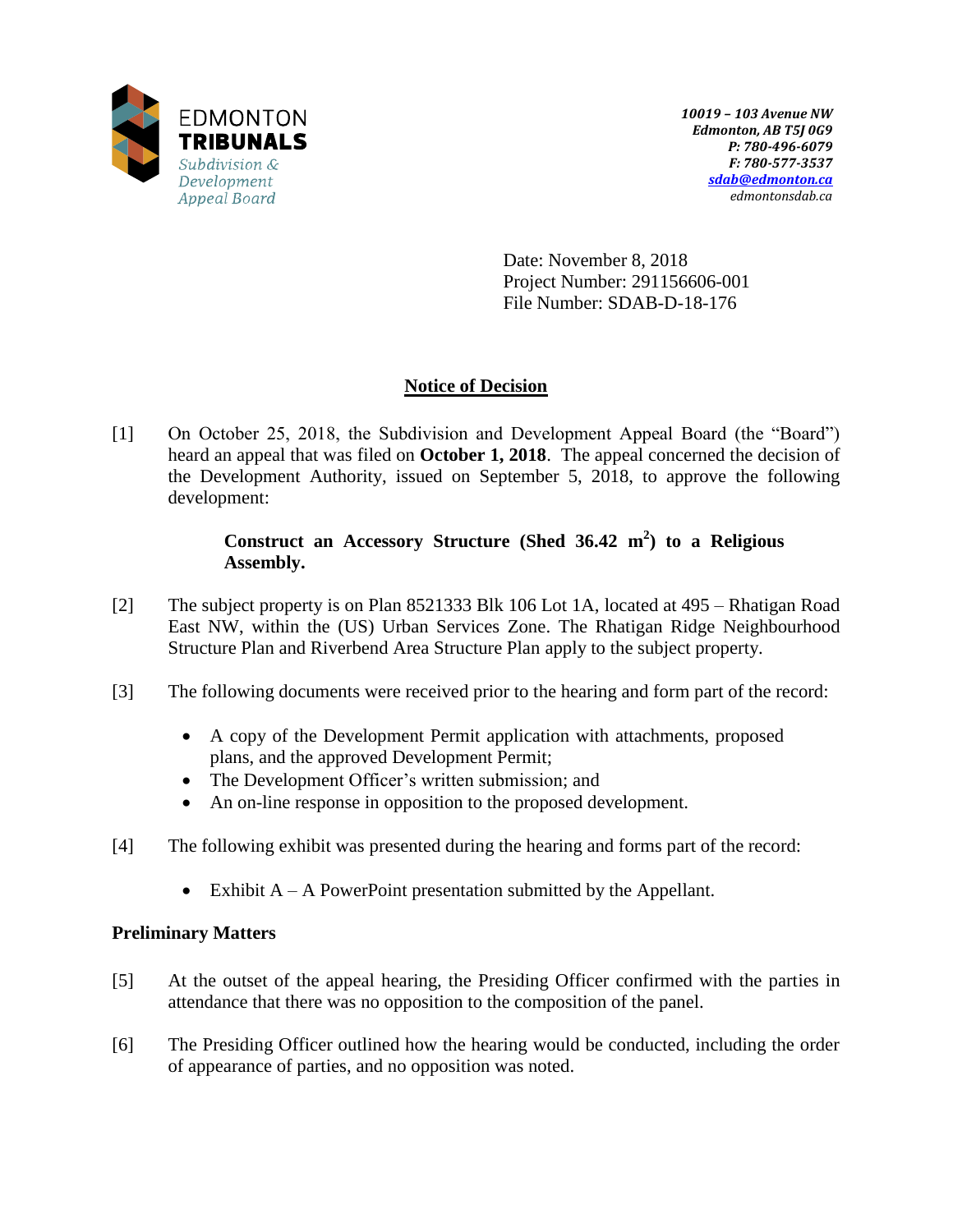- [7] The appeal was filed on time, in accordance with section 686 of the *Municipal Government Act*, RSA 2000, c M-26.
- [8] At the outset of the appeal hearing, the Presiding Officer indicated that it is not within the Board's purview to deal with some of the concerns of the Appellant regarding drainage and fire code issues.

#### **Summary of Hearing**

- *i) Position of the Appellant, Mr. G. Lischuk*
- [9] He referred to his PowerPoint presentation showing the location, footprint, and size of the proposed shed that he measured himself.
- [10] He added a strip of plywood placed vertically on the fence along the Church to show the height of the proposed shed. The roof of the shed will be as high as the soffit on the houses across the rear lane.
- [11] The shed will be large, over height, close to the rear lane, and finished with vinyl siding which will not match the Church.
- [12] In his opinion, there is a 45 degree grade from the shed to the rear lane property line.
- [13] He referred to a photograph showing the rear of his property that faces the back of the Church.
- [14] The mature tree in the rear of the property was removed for security reasons and the proposed shed will impact security in the area.
- [15] Mr. Lischuk provided the following information in response to questions by the Board:
	- a. The massing and finishing of the shed and the location on the property are his main concerns.
	- b. There is an ATCO Gas pumping station at the rear of his property along with a concrete pad to park his RV.
	- c. He has full view of the existing shed from his driveway and back door and it will feel like the new large shed will be in his rear yard.
	- d. The roof of the shed will be lower than the roof of the Church.
	- e. In his opinion, building a large development on his property would not impact the Church as it is not a residential property.
	- f. The mature trees shown in the photographs are on his property.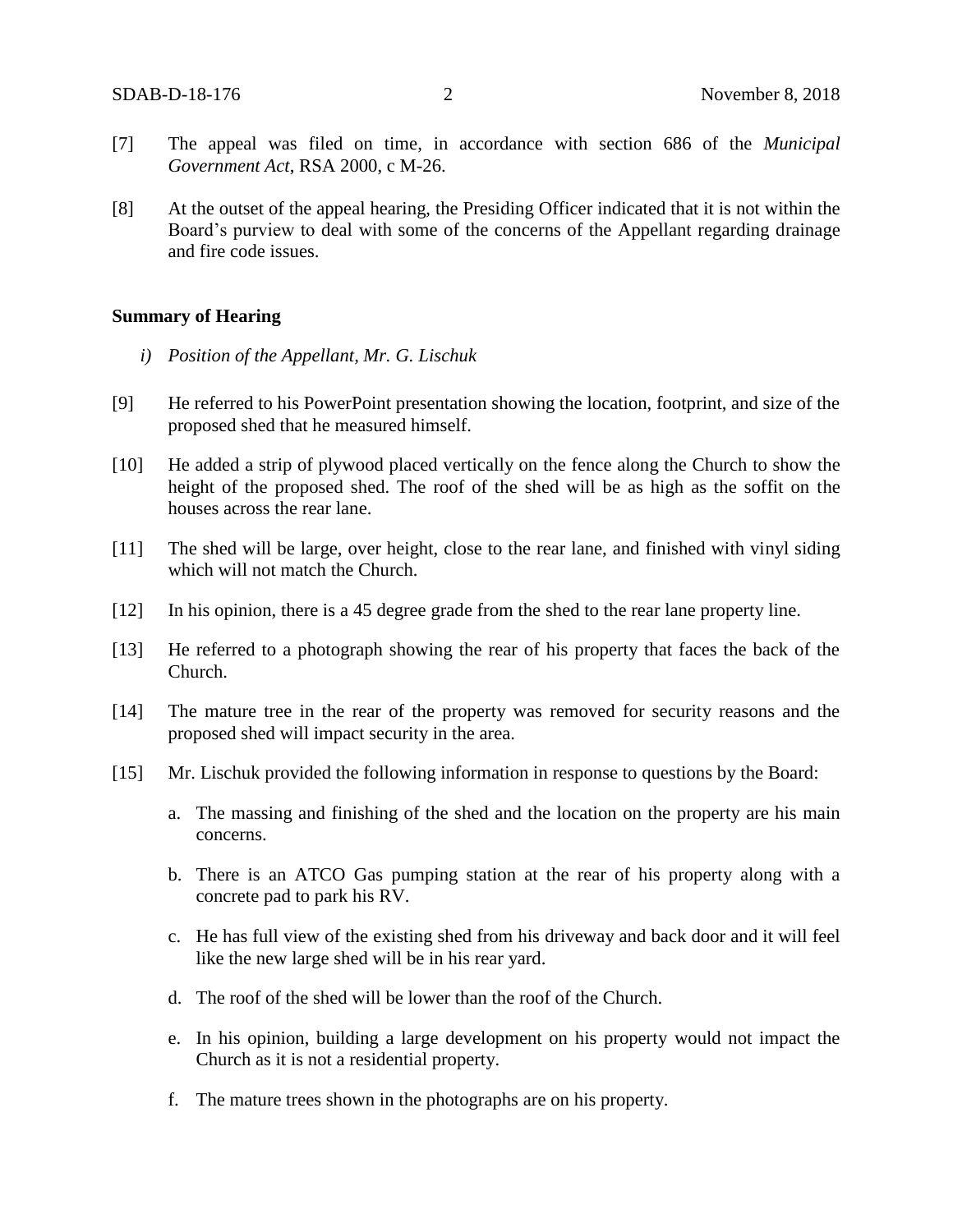- g. He does not have an issue with the use of the shed but the size of the shed. In his opinion, the shed could be located on another area of the site.
- h. He spoke to neighbouring property owners and they have indicated that they have no concerns with the proposed shed.
- i. There is an existing fence that runs from the ATCO Gas area along his property and along the lane. The concrete RV pad is not fenced. All of the properties along the rear lane have a fence and there is a fence along the property of the Church.
- j. He confirmed that the rear lane is a dead end and there is no access to Riverbend Road from the lane.
- k. There are large spruce trees in the area that will block the view of the shed from Riverbend Road.
- l. He could not confirm if there will be additional lighting installed for the location of the shed. The rear lane is well lit already.
- m. The property immediately facing the shed has no rear access to the lane unless they remove part of their fence.
- *ii) Position of the Development Authority, Mr. M. Harrison and Mr. B. Liang*
- [16] The Development Authority did not appear at the hearing and the Board relied on Mr. Liang's written submission.
	- *iii) Position of Mr. D. Burnstad, representing the Respondent, Burnstad Consulting, who was accompanied by Mr. J. Bexfield, neighbouring property owner*
- [17] The proposed shed is to provide additional storage for the Church.
- [18] If the Church was to expand, it would expand in approximately five years.
- [19] There is a nursery area in the Church which is also used for other functions. Furniture and supplies for the nursery will be stored in the shed. The current shed is in disrepair and is used for maintenance items.
- [20] The closest corner of the rear lane will be adjacent to the proposed shed. The shed will be situated closer to the Church than Rhatigan Road.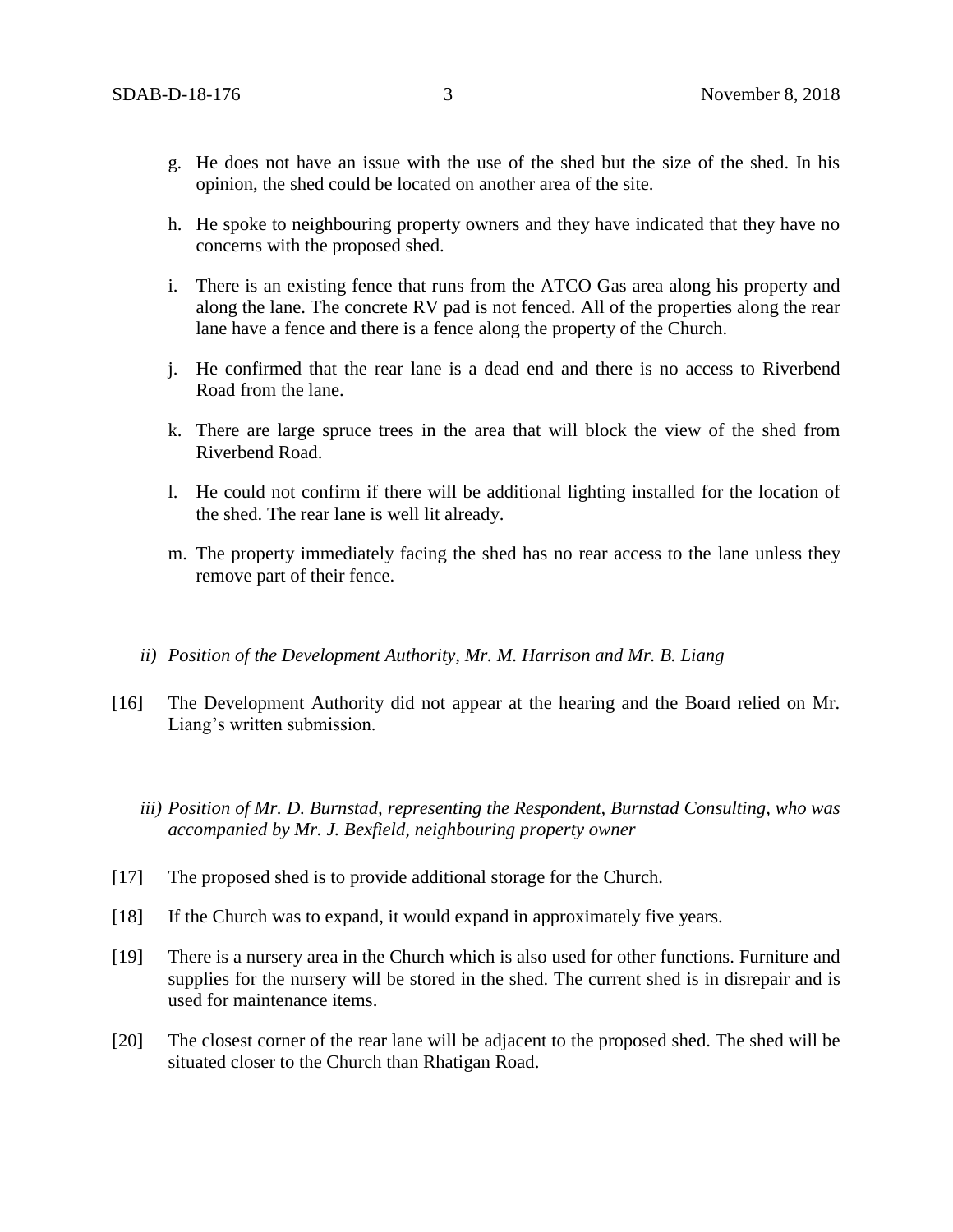- [21] The shed will not be heated and they have not considered if lighting will be installed for the shed.
- [22] Mr. Burnstad and Mr. Bexfield provided the following information in response to questions by the Board:
	- a. They are not aware of any other opposition from adjacent property owners. A neighbour approached the Church to obtain more information and verbally supported the proposed shed.
	- b. In their opinion, the location of the shed will have less of an impact than if it was along Riverbend Road.
	- c. In their opinion, the shed will be hidden by the fence and additional lighting will not enhance security. They are concerned that additional lighting could increase vandalism in the area.
	- d. The Church is finished with stucco and may need to be replaced in the future. The shed will be finished with vinyl siding.
	- e. They referred to photographs submitted showing the length of the rear lane along the Church fence.
	- f. In their opinion, a garage in the rear lane is no different than the proposed shed.
	- g. They agreed that the floor drawings of the shed submitted by the Appellant are accurate.
	- *iv) Rebuttal of the Appellant, Mr. Lischuk*
- [23] Traffic in the rear lane is used only by the Church.

## **Decision**

- [24] The appeal is **DENIED** and the decision of the Development Authority is **CONFIRMED**. The development is **GRANTED** as approved by the Development Authority, subject to the following **CONDITIONS**:
	- 1. An accessory building or structure shall not exceed 4.3m nor one storey in height. (Reference Section 6.1(35) and 50.3(2)).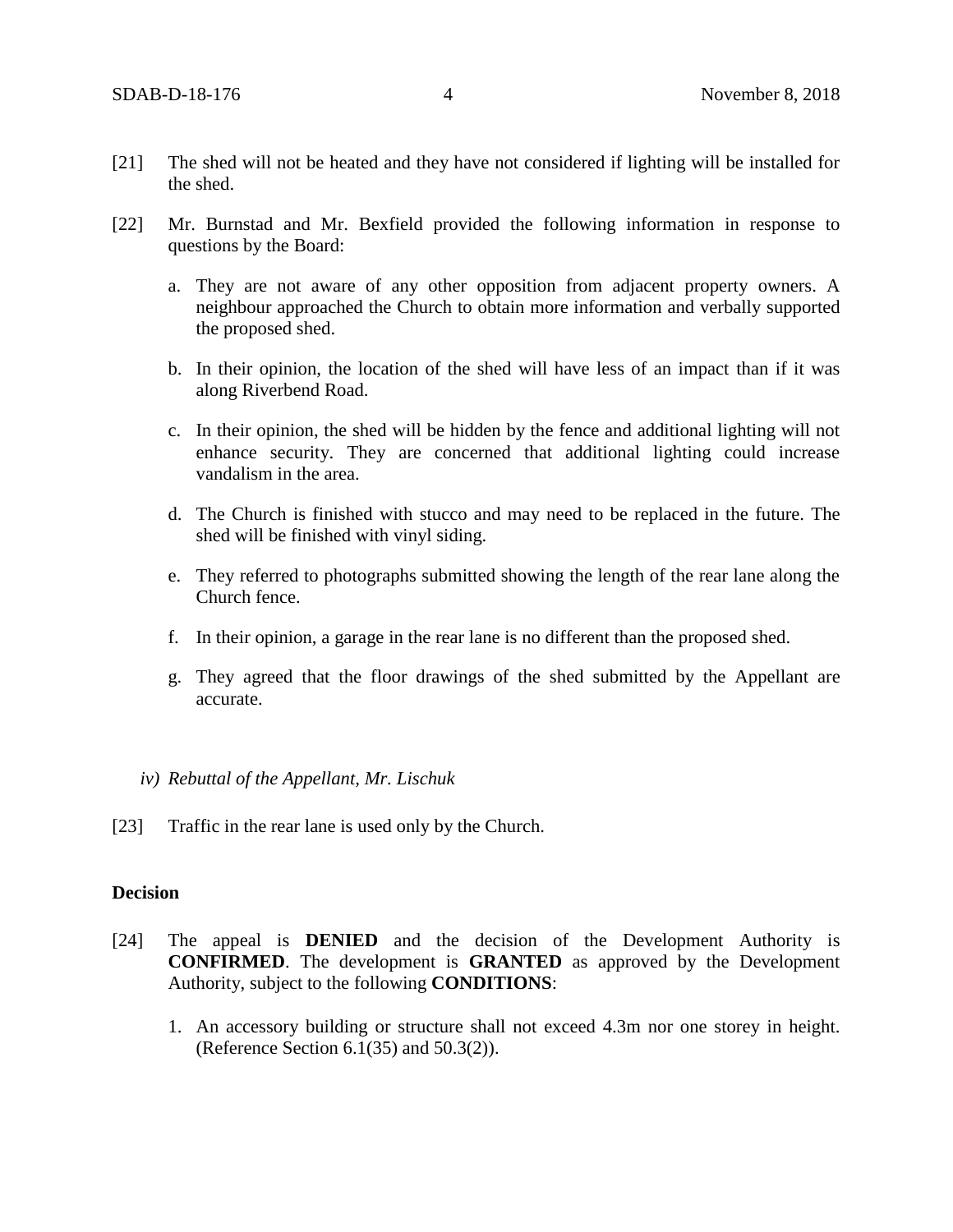- 2. Eave projections shall not exceed 0.46m into required yards or Separations spaces less than 1.2m. (Reference Section 44.1(b)).
- [25] In granting the development the following variance to the *Edmonton Zoning Bylaw* is allowed:
	- 1. The minimum required Side Setback of 4.5 metres per section 510.4(3) is varied to allow a deficiency of 4.05 metres, thereby decreasing the minimum required Side Setback to 0.45 metres.

#### **Reasons for Decision**

- [26] The proposed development is Accessory to a Permitted Use in the (US) Urban Services Zone.
- [27] The Board considered the size of the variance and finds that the requirement is for 4.5 metres and the Side Setback is 0.45 metres with a variance of 4.05 metres. This location is unique as it is on a dead end rear lane with minimal access from adjacent properties, which limits the amount of traffic in the rear lane by not having direct access to Riverbend Road.
- [28] The location of the shed in the rear of the Religious Assembly and within the current building line of the Religious Assembly on Riverbend Road would be concealed significantly. The existing mature landscaping in the area will further obscure the view to the shed from Riverbend Road.
- [29] The Board recognizes that the existing parking area is needed to ensure compliance with the *Edmonton Zoning Bylaw* regulations and the operations of the Religious Assembly.
- [30] The proposed shed will not exceed the regulation for Height and complies with all the other regulations of the *Edmonton Zoning Bylaw* except for the subject Side Setback.
- [31] With respect to the massing effect concerns, the Board finds that the size of the Principal Building will make the appearance of the shed smaller.
- [32] The Board finds that the proposed shed would be similar to a detached Garage that may be built on a property along the rear lane of neighbouring properties.
- [33] The Board acknowledges the Appellant's concerns and the concerns of the neighbour that submitted an on-line response. However, many of the concerns had to do with drainage and building code requirements that are issues outside the Board's purview.
- [34] The Board was not provided with any planning reasons that the proposed shed will negatively impact the neighbourhood.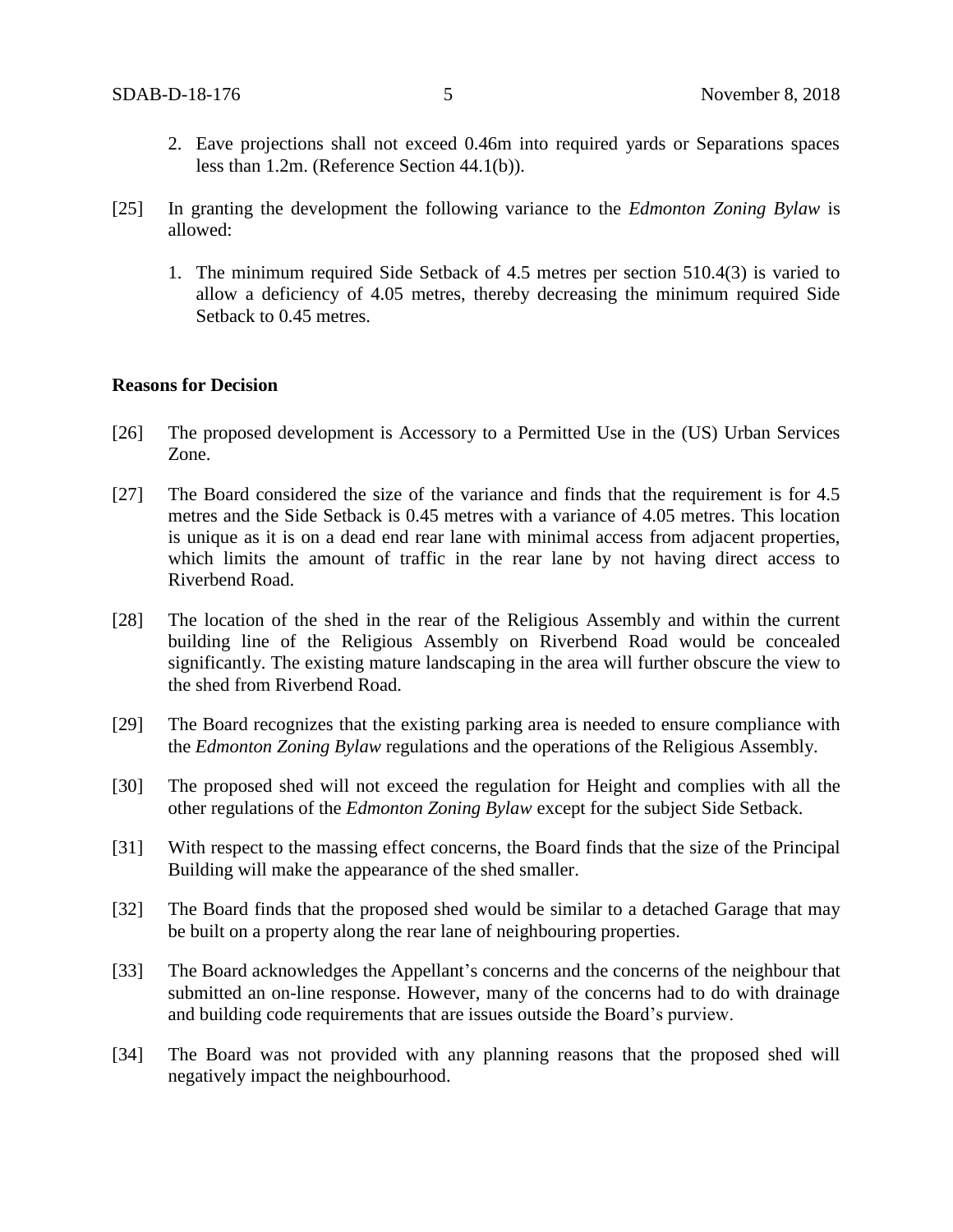[35] Based on the above, it is the opinion of the Board that the proposed development will not unduly interfere with the amenities of the neighbourhood, nor materially interfere with or affect the use, enjoyment or value of neighbouring parcels of land.

> Mr. V. Laberge, Presiding Officer Subdivision and Development Appeal Board

Board Members in Attendance: Ms. P. Jones; Mr. J. Kindrake; Ms. S. LaPerle; Ms. K. Thind

CC: City of Edmonton, Development & Zoning Services, Attn: Mr. M. Harrison / Mr. A. Wen / Mr. B. Liang